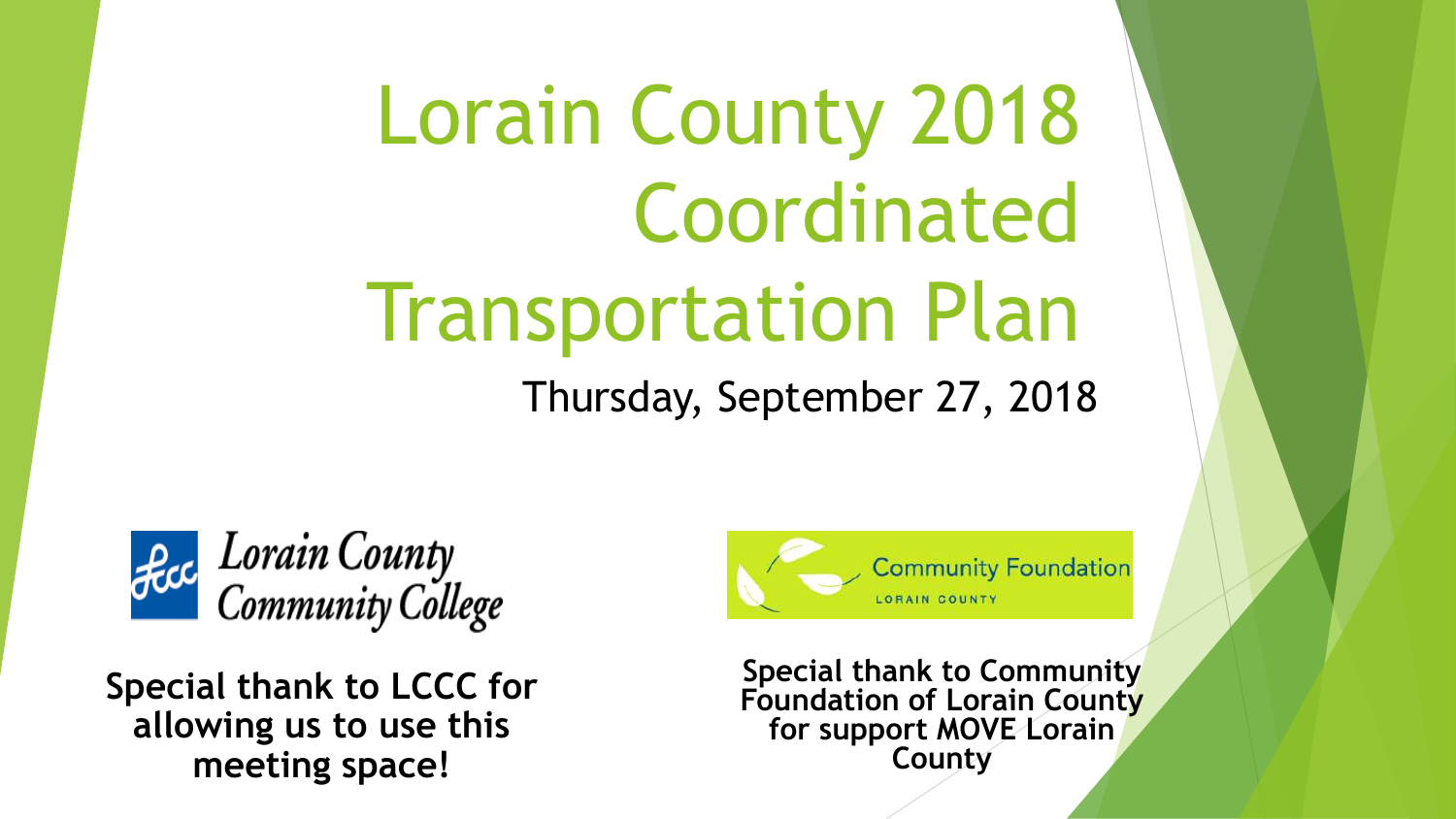### **Meeting Objectives**

**Review of a Coordinated Transportation Plan** 

- $\blacktriangleright$  Prioritize categories of need for targeted populations in Lorain County
- **Brainstorm potential strategies to address needs and** establish action plan steps.
- **Review the Planning Process and Timeline Completion** Dates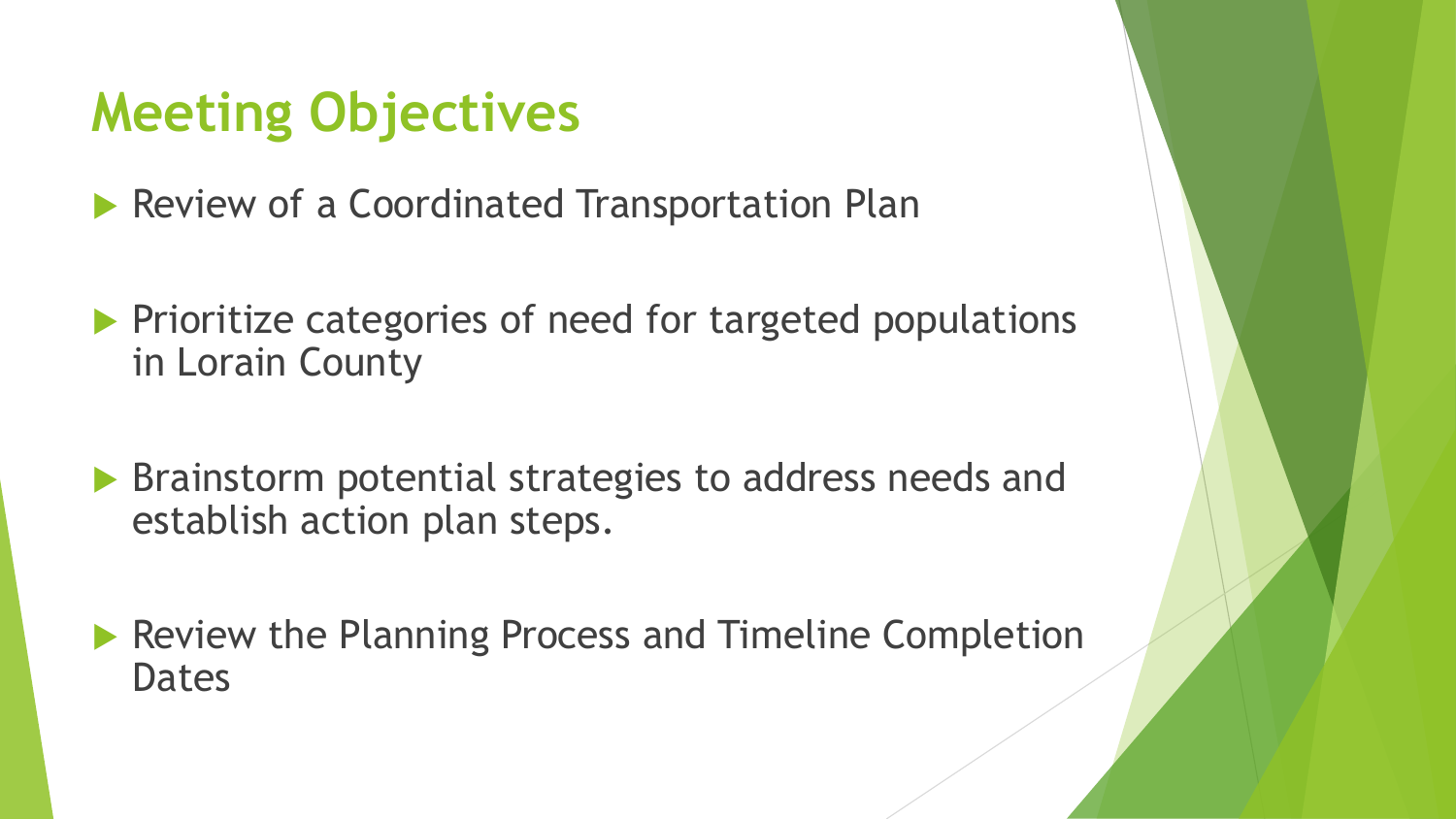### **Welcome! We are glad to have you here with us today!!**

**Please tell us your name and organization** so we can get to know each other!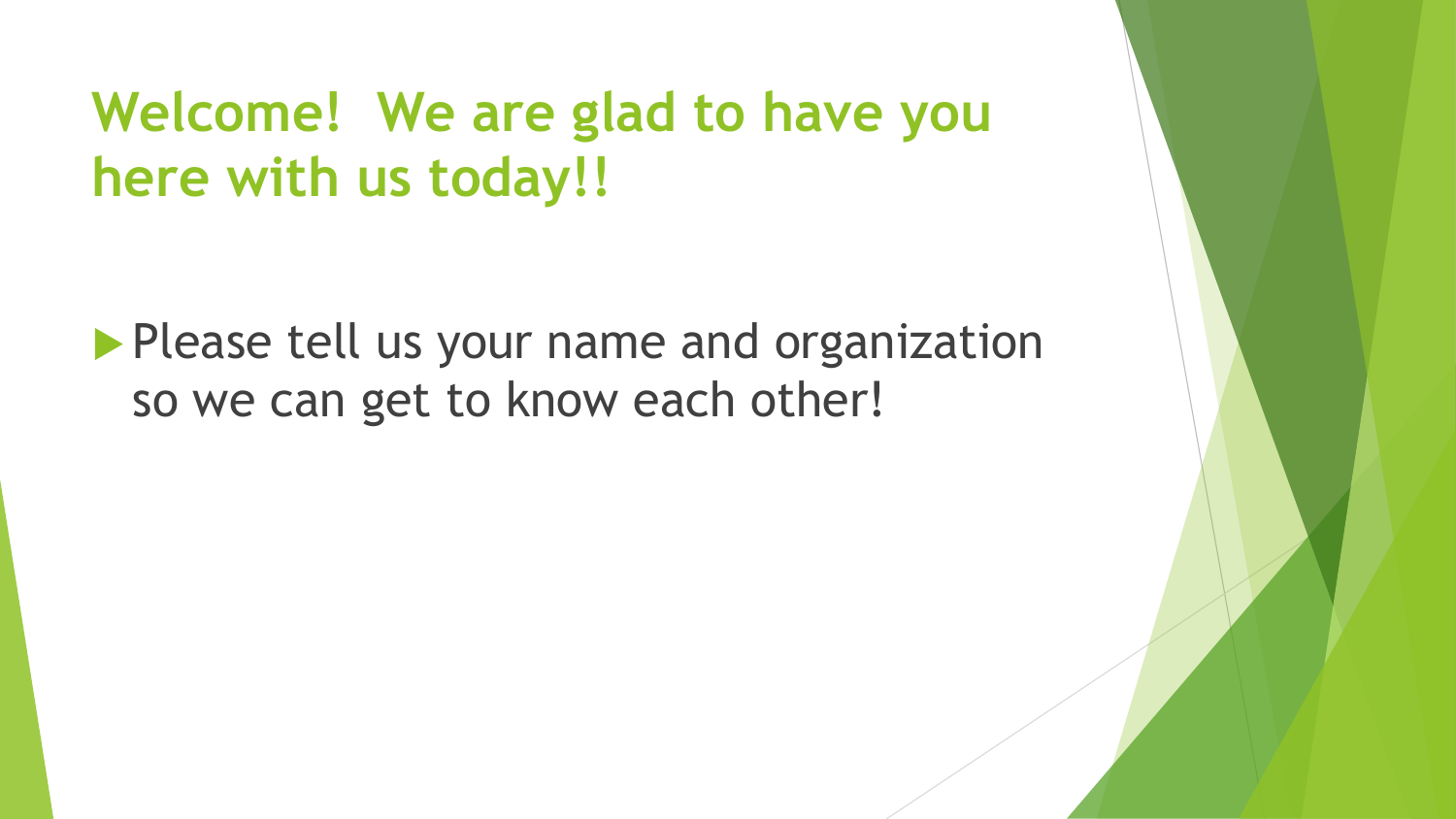### What is a Coordinated Transportation Plan?

**The model for this plan was developed by Federal Government but administered through the Ohio Department of Transportation (ODOT) to assist small rural and urban communities like those in Lorain County to develop plans which would address transportation gaps and unmet needs.**

**The plan has been successful in reducing costs and increasing transportation in many rural and small urban counties throughout Ohio.**

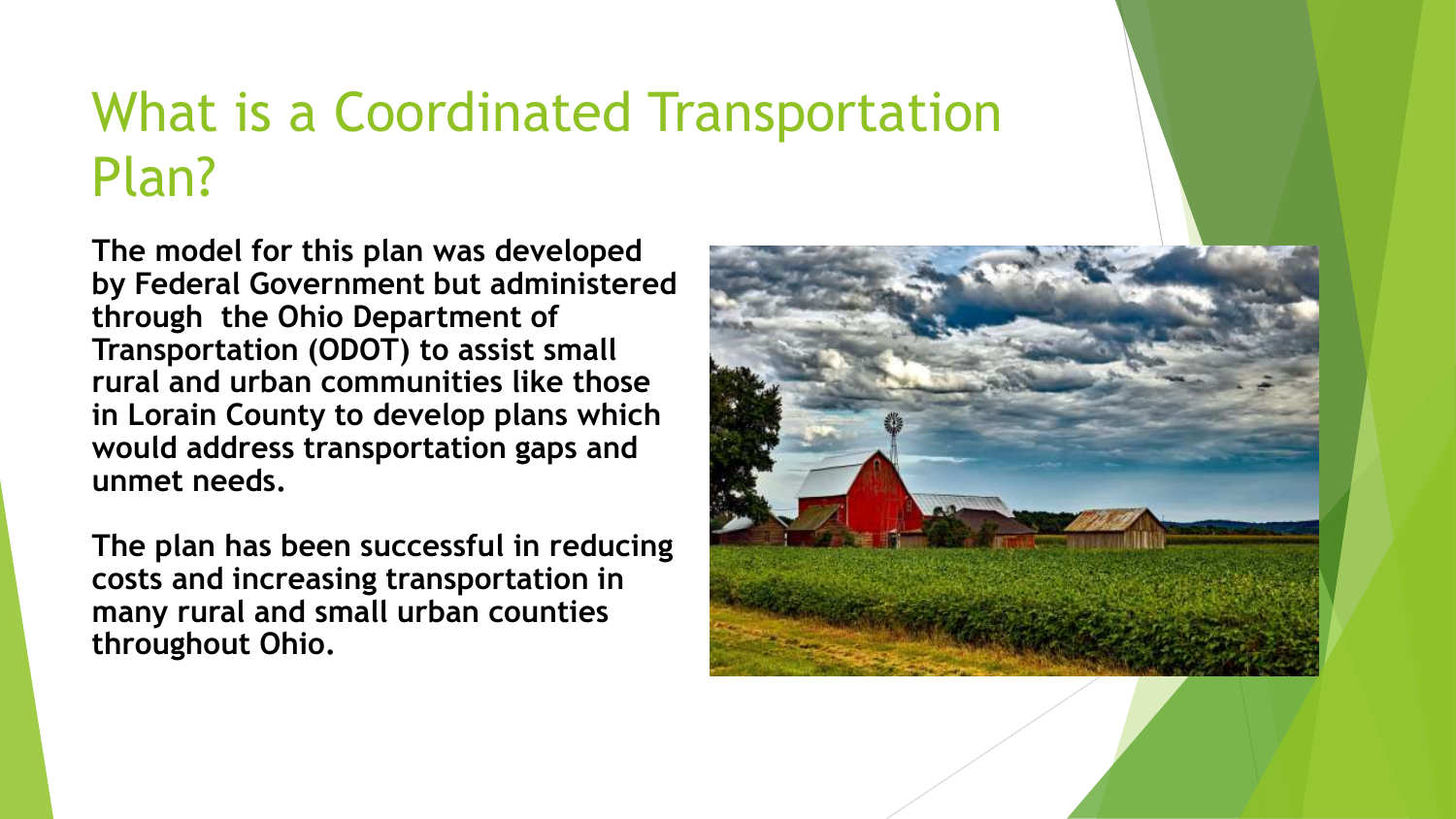

#### Mobility Managers in Ohio

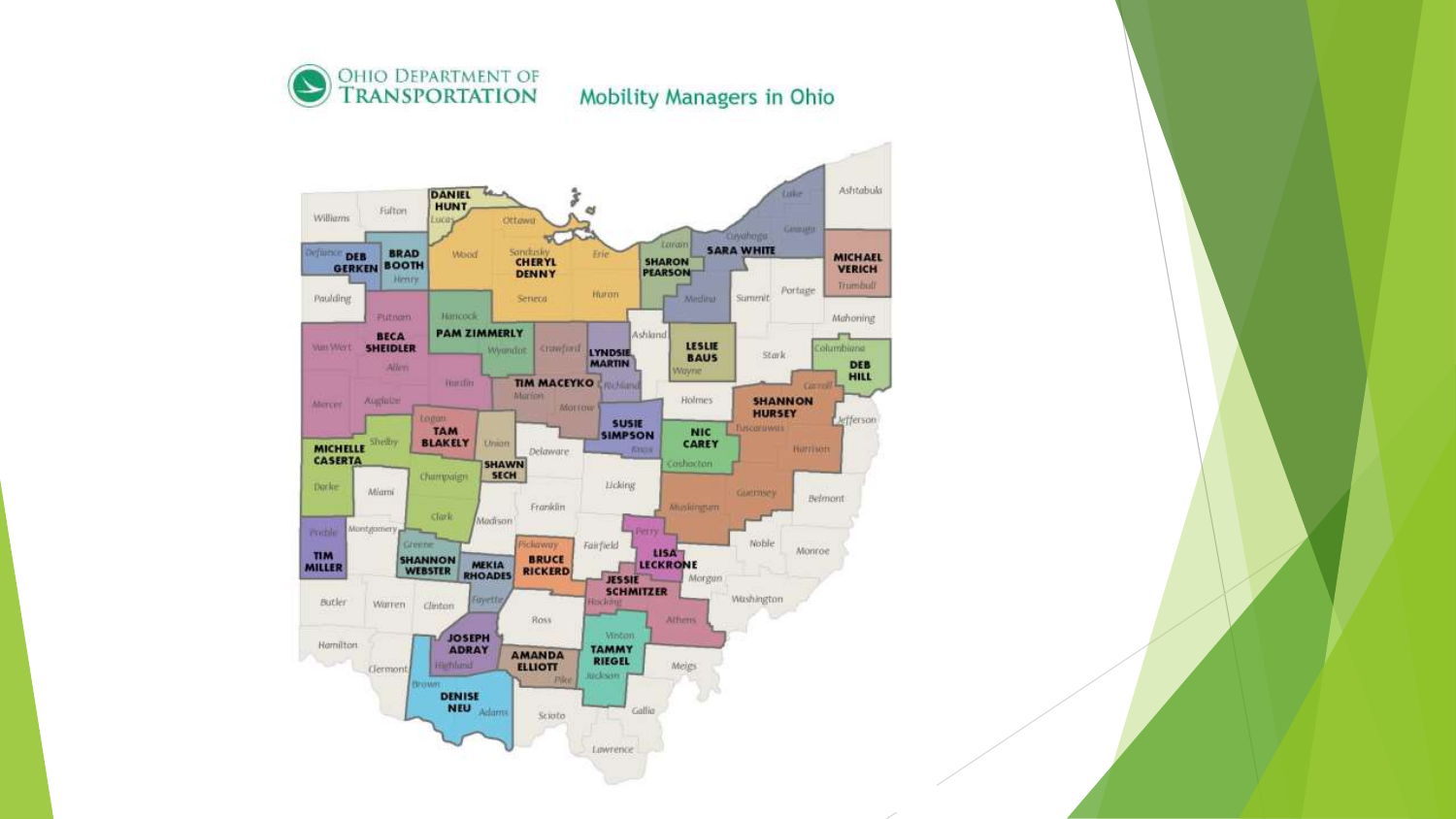### What is a Coordinated Transportation Plan?



- Federal transit law requires that projects selected for funding under the Enhanced [Mobility for Individuals and Individuals with](https://www.transit.dot.gov/funding/grants/enhanced-mobility-seniors-individuals-disabilities-section-5310)  Disabilities (Section 5310) Program be "included in a locally developed, coordinated public transit-human services transportation plan.
- These coordinated plans identify the transportation needs with a focus on individuals with disabilities, older adults, and people with low incomes, yet also may support the entire County.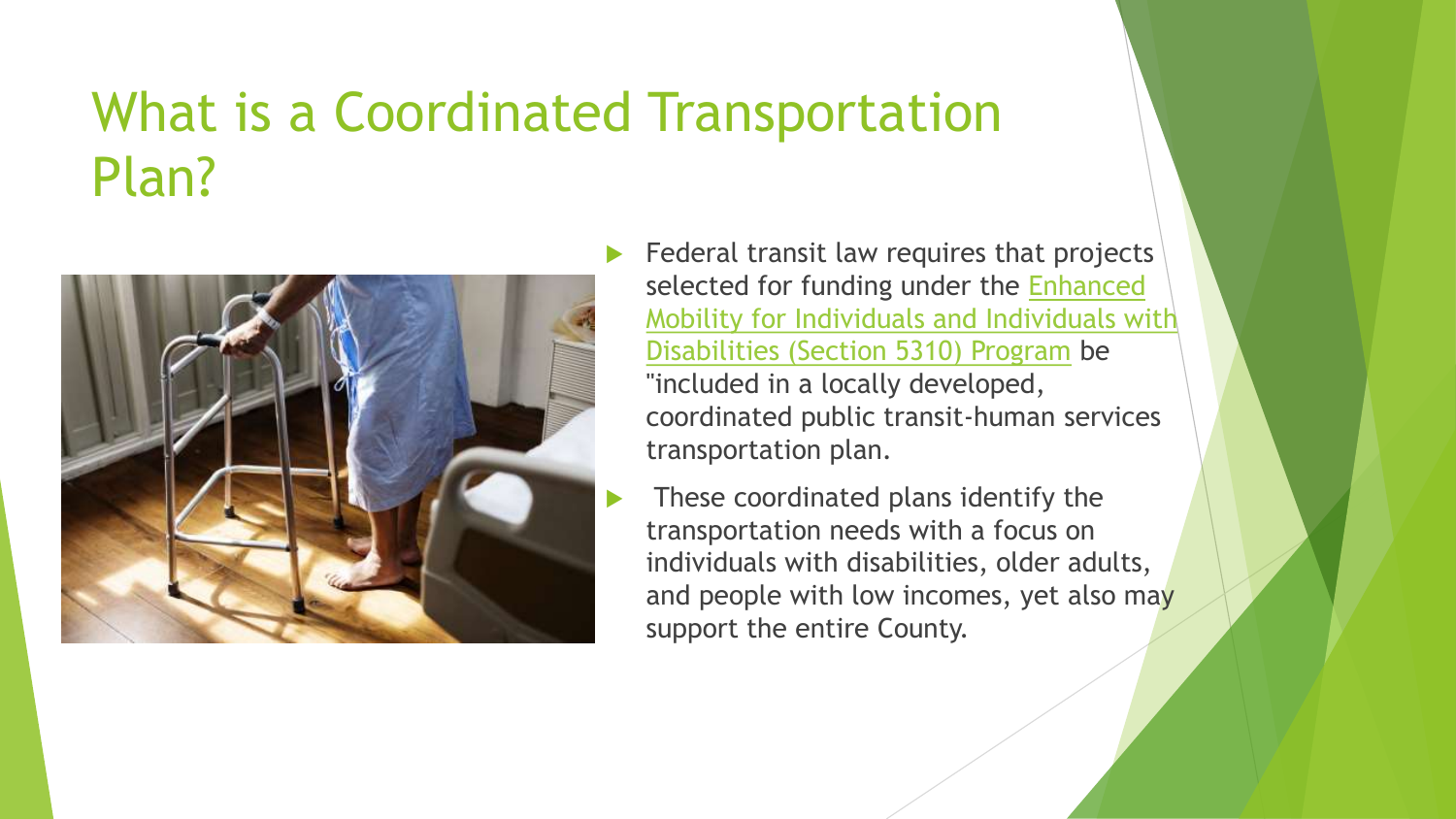### Does Lorain County Need Plan?

- **Lorain County is under-served**
- **Lorain County has high transit propensity populations: Lower** Income, Students, Disabled, Elderly, Minorities, No Car
- $\blacktriangleright$  Key destinations are not being served
- ▶ Transit is under-funded Lost federal funding due to lack of local match – Little or no state funding support

AECOM-2015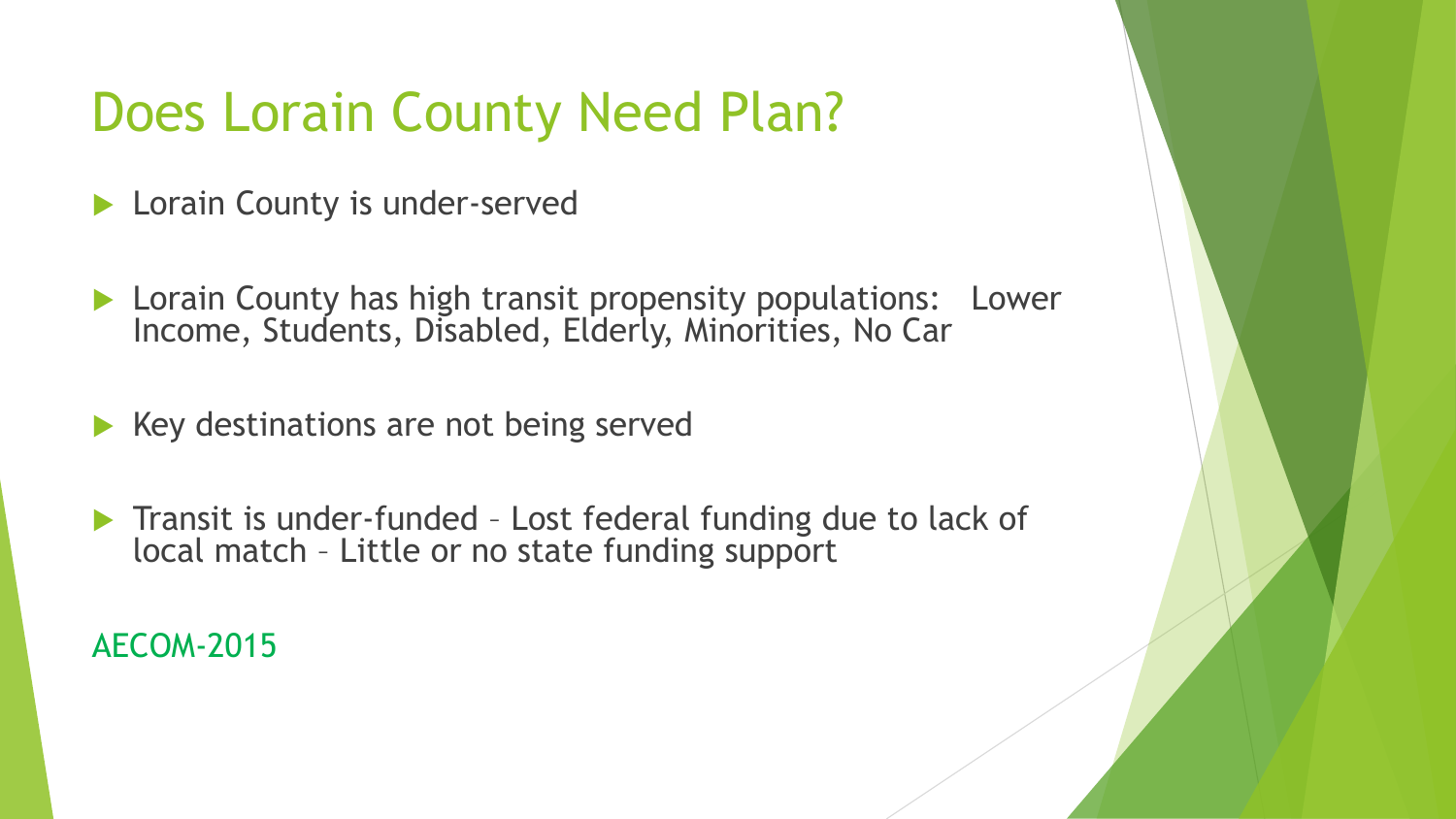#### Alternative Method of Transportation

Based on a vote by an audience of over 200 representatives of major industries at the Lorain County Economic Summit this past Spring, about 86% of respondents believe that:

#### LORAIN COUNTY NEEDS TO EXPAND TRANSPORTATION ALTERNATIVES TO ATTRACT, DEVELOP, AND MAINTAIN A DIVERSE WORKFORCE**.**

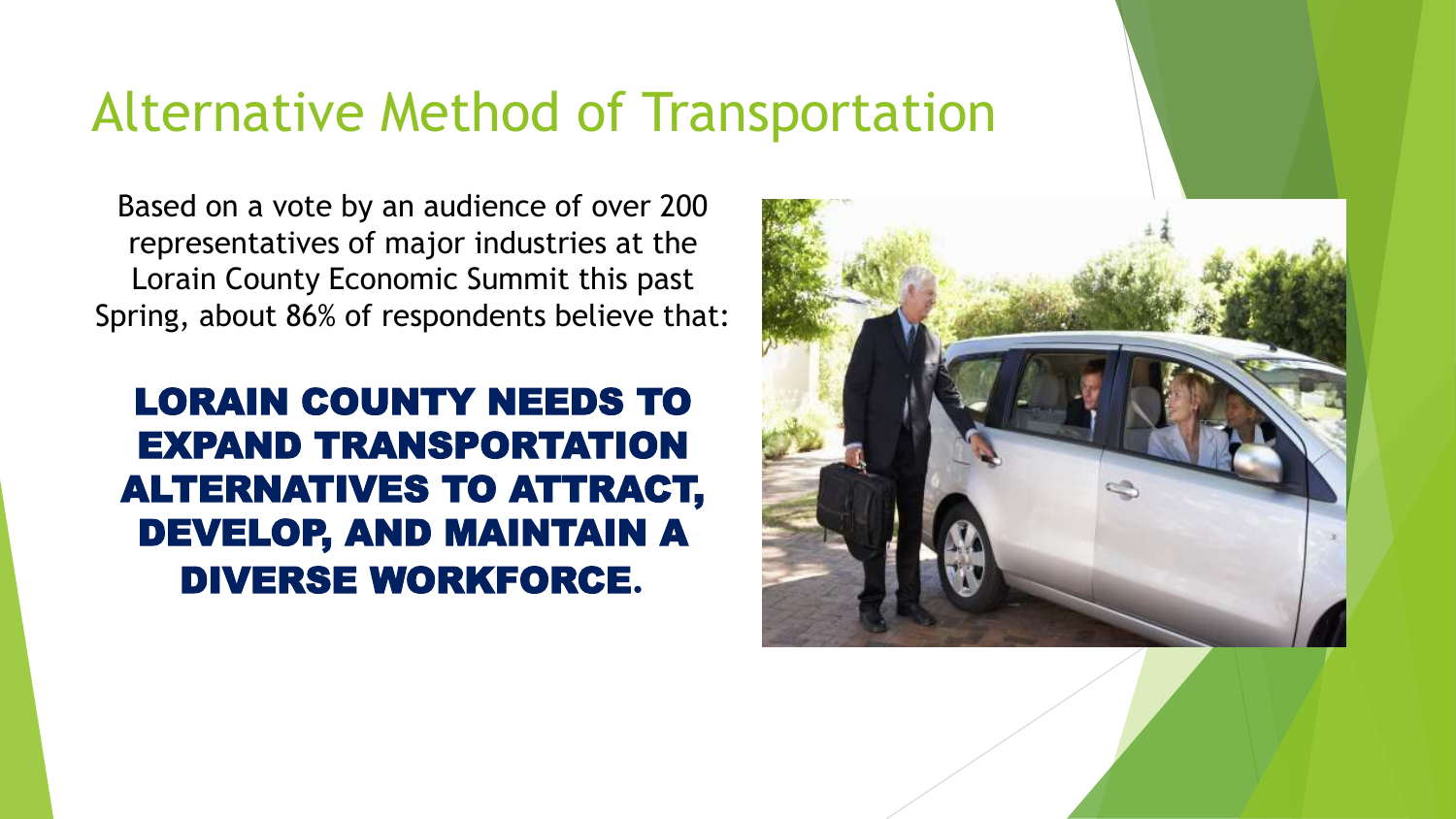#### What do we hope to accomplish?



This is not only about the need for transit, in fact focuses on alternative transportation modes or innovative pilot projects. In fact, we are mostly focused on how we can all work together with the resources we have to create a transportation system.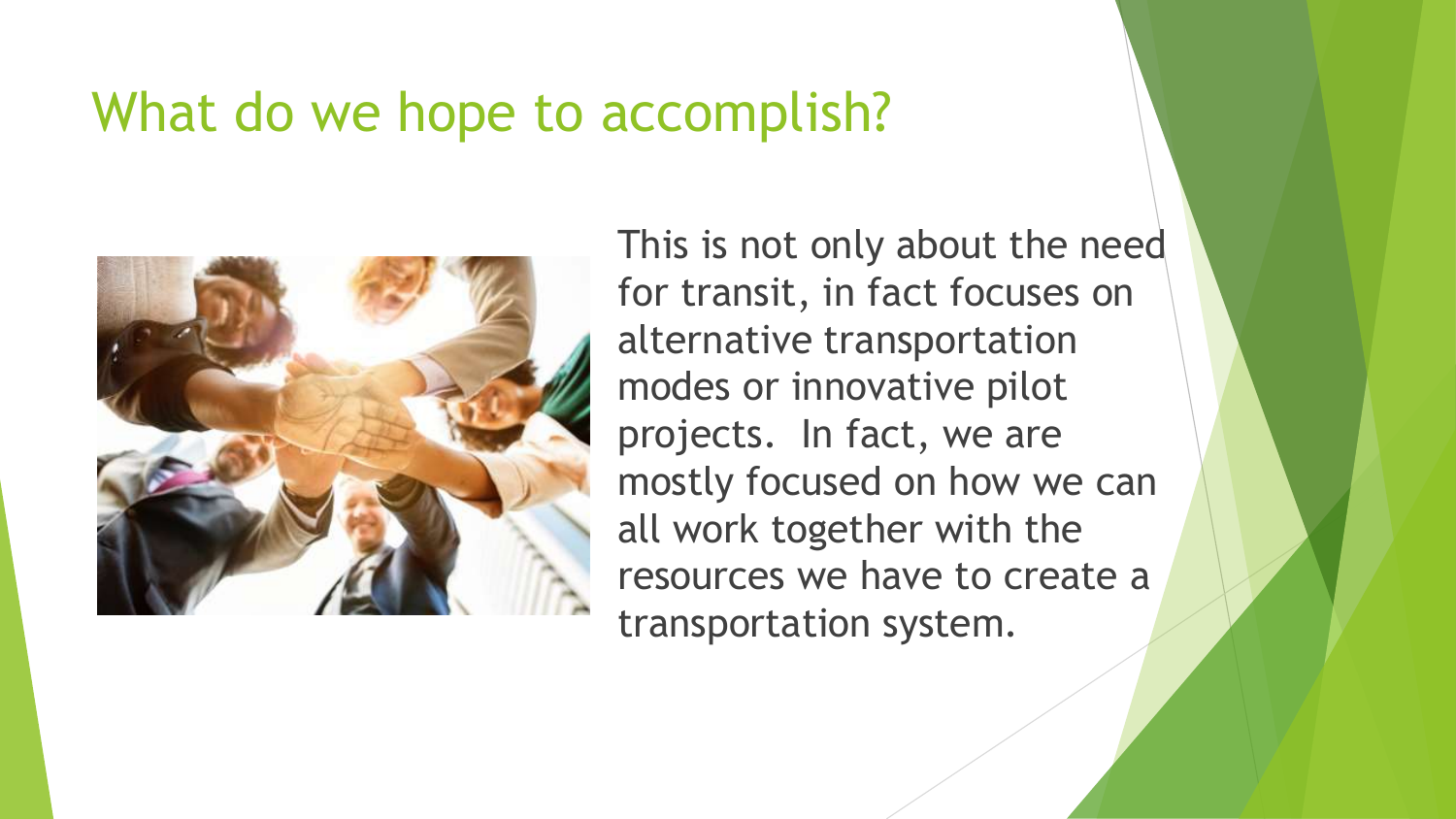#### What do we need to do?

- ▶ Leadership: We need local leaders County-Wide to be supportive of this plan. We hope that many organization will adopt this plan and work with MOVE to accomplish the goals.
- *Data Collection and Planning:* We need to continually gather data on vehicles, services, trips provided, employees and other information associated with transportation. Coordination begins after existing data is gathered and analyzed.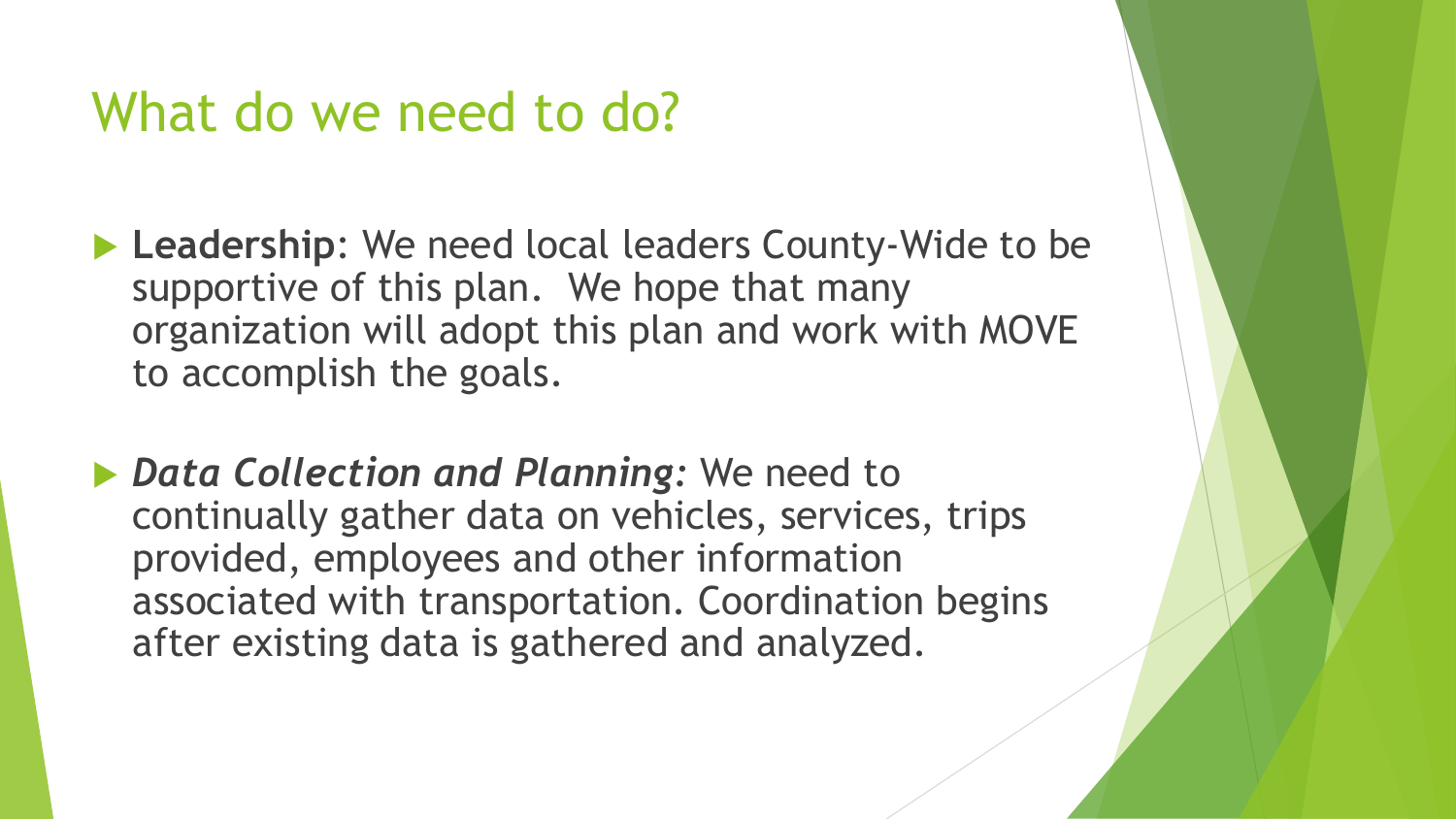#### What do we need to do?

- **Customer Service:** Coordination projects should ensure that consumers, especially people with disabilities, older adults, and low-income persons, have a convenient and accessible means of accessing information and transportation services
- **Transportation Services: Our goal is to utilize available** federal, state and local funding to create a transportation network utilizing multiple providers and modes. We must continue discussions on how organizations can share trips, vehicles, drivers, and training opportunities for a successful local transportation network that might even connect with neighboring counties.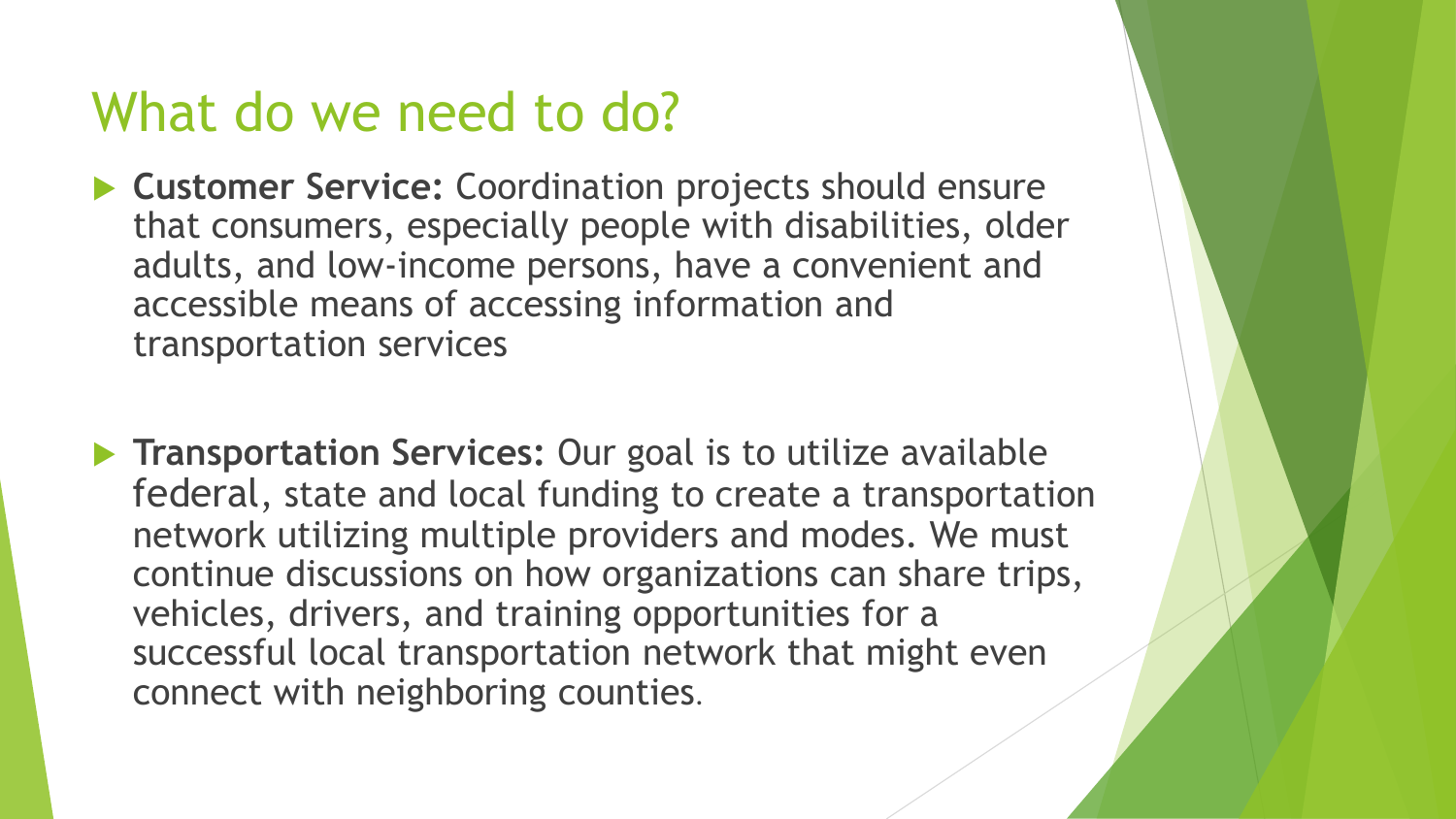### Survey Result Findings – 691 Responses

#### **Age Range:**

| Age $0-15 = 8$    | Age $16-25 = 53$  | Age $26 - 45 = 208$ |
|-------------------|-------------------|---------------------|
| Age $46-55 = 129$ | Age $56-64 = 102$ | Age $65+ = 121$     |

#### **Top 5 Zip Code Responses:**

- 1. Lorain = **242**
- 2. Elyria = **135**
- 3. Oberlin = **108**
- 4. Amherst = **19**
- 5. Wellington = **16**

**Other areas included:** Avon, Vermilion, North Ridgeville, Easton, Kipton, Grafton, LaGrange, Sheffield/Sheffield Lake & Cleveland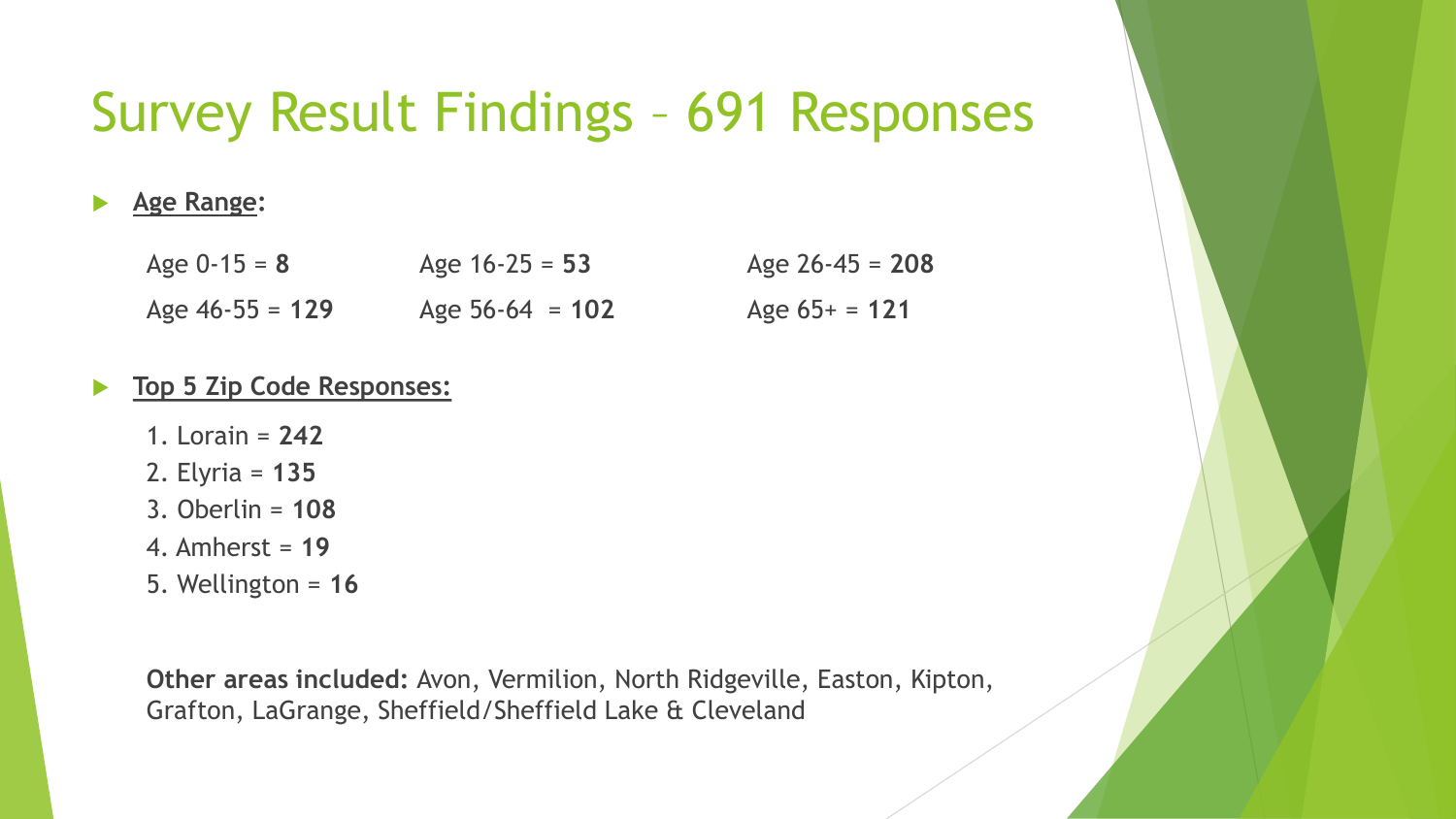## Survey Result Findings – 691 Responses

#### **Top 5 Places Respondents NEED to go:**

- 1. grocery store
- 2. Doctor
- 3. Drugstore
- 4. visit friends and family
- 5. department store

**Very interesting note:** Work nor School was listed. However, we know these two locations are VERY important.

#### **Places respondents said they WANTED to go to:**

Avon Commons, Oberlin, the Park, Lakeview Park, MetroPark, Airport, Social activities.

#### **Are Respondents aware of their transportation options?**

 $No = 335$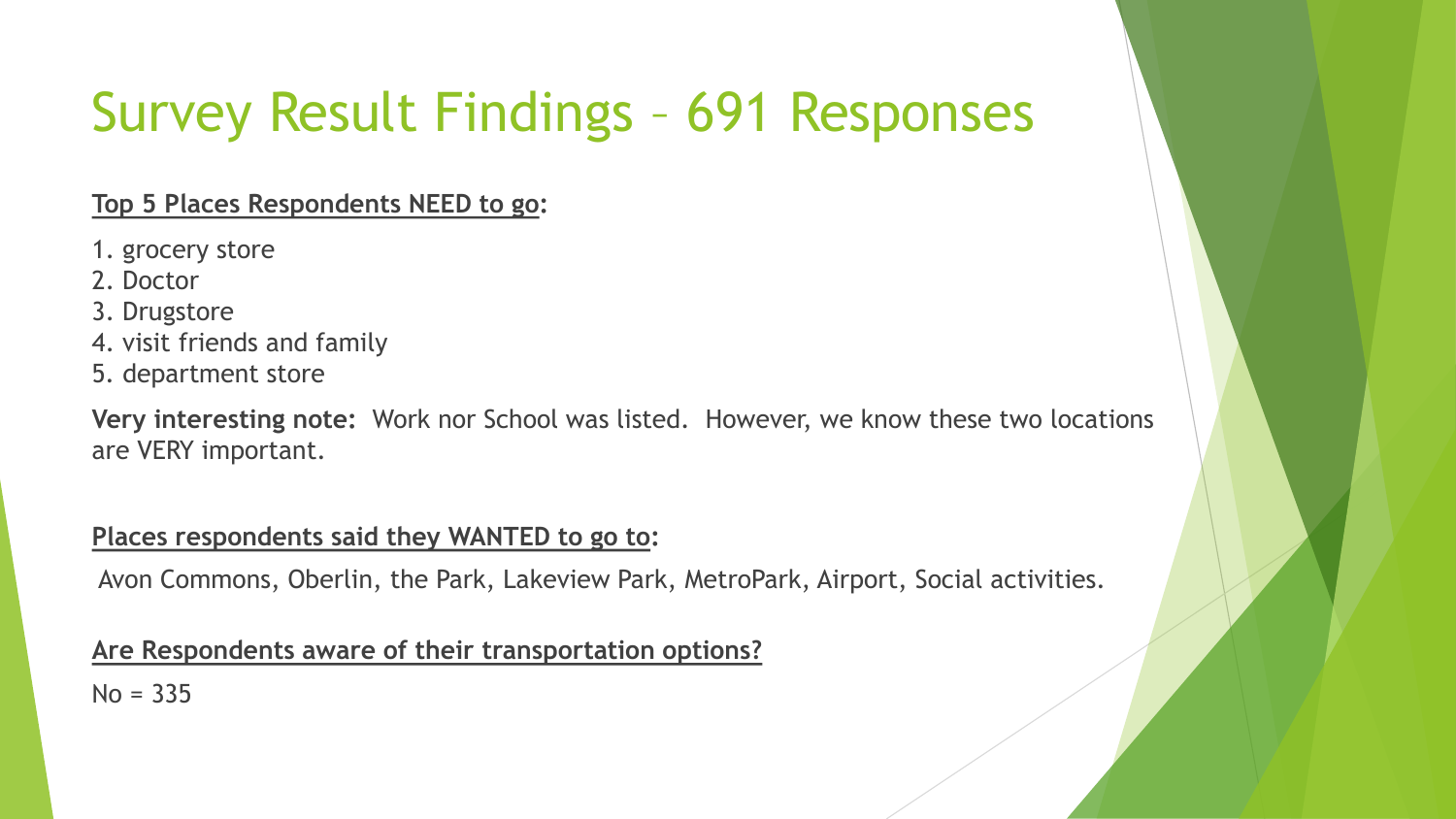### Help us Establish 5-Year Goals!

- Each table group establish one or two goals. One goal per sheet.
- 2. Each table state the goals.
- 3. Group discussion: Anything missing?
- 4. Review each goal and place one of the give markers on the goals you thing should be a priority over the next 5 years.
- 5. Table Assignments: Add supporting tasks or activities to support the goal. **For Example:** Promote and Market Available Transportation Options: 1. Create a section on the website for transportation services 2. List services with United Way 211, 3. Create a regular transportation column in newspaper, etc.
- 6. Group Discussion: Report out goal and supporting tasks. Anything missing?